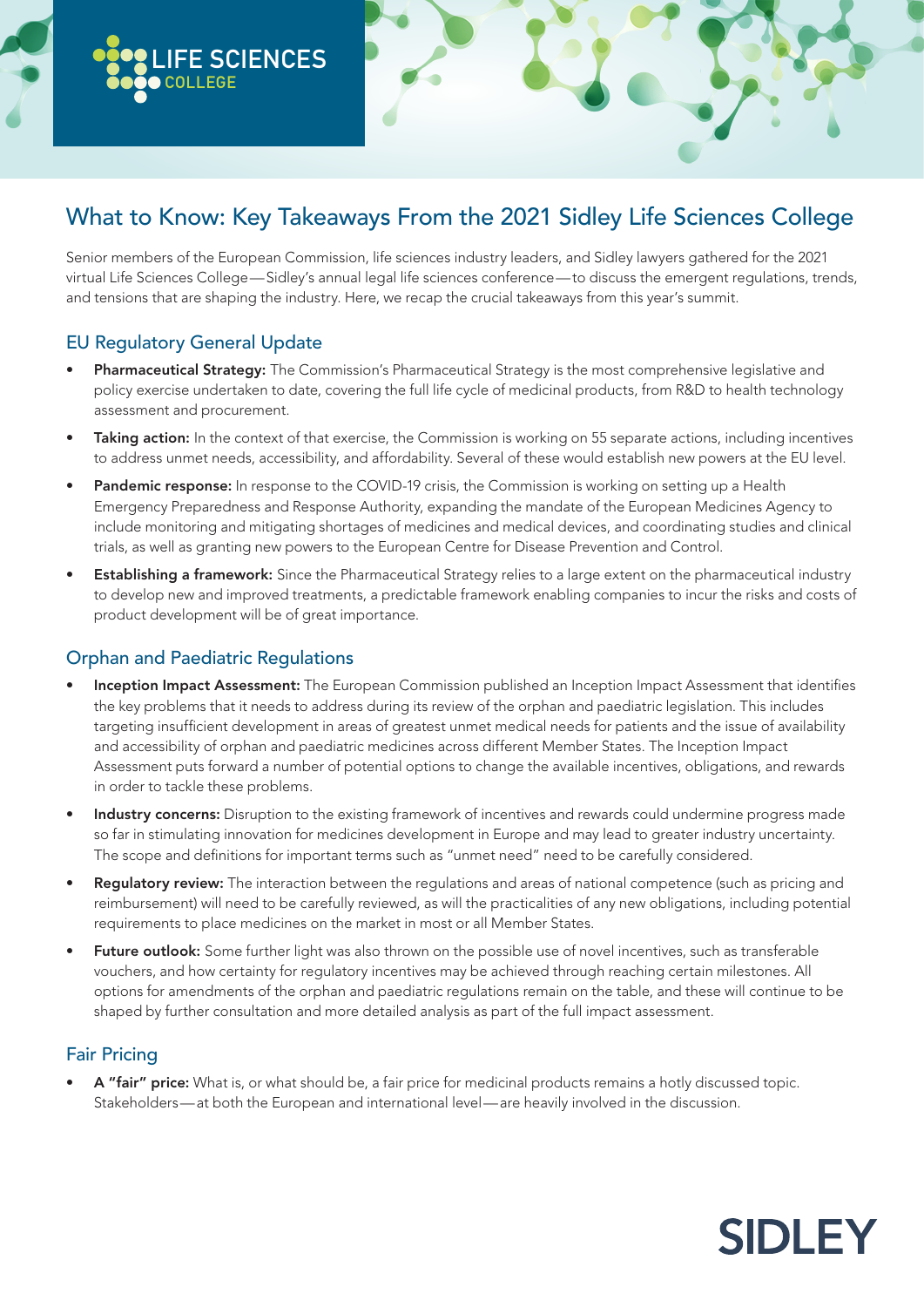- World Health Organization (WHO): While WHO guidelines and resolutions are not legally binding, they increasingly serve as a blueprint for national regulations on pricing. As the WHO continues to work on the fair pricing of medicines, vaccines, and health technologies, national regulations on pricing will likely also gain momentum.
- Cost-plus pricing: Stakeholders across Europe, including national pricing and reimbursement authorities, are calling for pharmaceutical pricing to use "cost-plus" pricing. Competition authorities use "cost-plus" as a benchmark to assess price increases for several older (off-patent) medicinal products.
- Innovative products: Now there is a broader call to assess prices of innovative products, including orphan medicinal products, based on "cost-plus." This shift raises a number of concerns (i) because a "cost-plus" analysis does not adequately factor in the probabilities of success or risks of failure that companies are facing when developing innovative products; and (ii) because it is accompanied by discussions in the context of the European Commission's Pharmaceutical Strategy about a possible reduction of existing product development incentives. These concerns are further exacerbated by the fact that prices of authorised medicinal products are increasingly compared to those of unauthorised products. It remains to be seen how those discussions will evolve over the months to come.

### International Reference Pricing (IRP)

**LIFE SCIENCES**

**COLLEGE**

- **IRP status:** While the approach of IRP sounds simple, its practical application is not straightforward. Significant diversity exists regarding the timing of price evaluations, the choice of the "list" price to use, which countries to include, the comparison of different pack sizes, exchange rate issues, and the treatment of confidential discounts. The assumption underlying IRP—namely that some countries will determine the right "value for money"—and its impact on patient access is problematic.
- Future of IRP: There is increasing pressure for reference pricing to use net prices and be adopted globally. The rules will continue to evolve. The requirement to disclose net prices paid is increasingly discussed, as is a potential shift from "value-based" pricing to "cost-plus" pricing.
- Competition law: As IRP systems evolve, local price-setting decisions will have greater effect in other countries and potentially across the globe. This raises the question how agreements on price-setting and governance (in joint ventures, commercialisation licenses, and distribution agreements) will be assessed under competition rules predating these developments.
- IRP impact on distribution agreements: Significant regulatory price reductions in one market (e.g., based on the entry of an aggressively priced generic) may make it uneconomical to continue distributing a drug in that market and risk a significant impact on the prices in other markets. Without a specific contract provision that allows a drug to be taken out of reimbursement or the distribution contract to be terminated, a reliance on economic hardship or a floor price clause faces significant hurdles. A floor price clause may only offer some protection if it contains the option to terminate the contract and if the trigger price takes into account the effect on other markets. Even if a contractual termination right exists, ethical, regulatory, or antitrust duties may complicate withdrawals from a market or its reimbursement system.

#### Real World Evidence (RWE)

- RWE framework: RWE is intended to make payers confident in their decision-making and close data gaps. It does not replace randomised clinical trial data but rather complements it. Good quality data is key to enabling a health technology assessment (HTA) that incorporates RWE.
- Industry alignment: There is increasing regulatory and HTA alignment on RWE collection and utilisation. The National Institute for Health and Care Excellence, especially with its new Innovative Licensing and Access Pathway, is seeking to align with the Medicines and Healthcare products Regulatory Agency as much as possible.

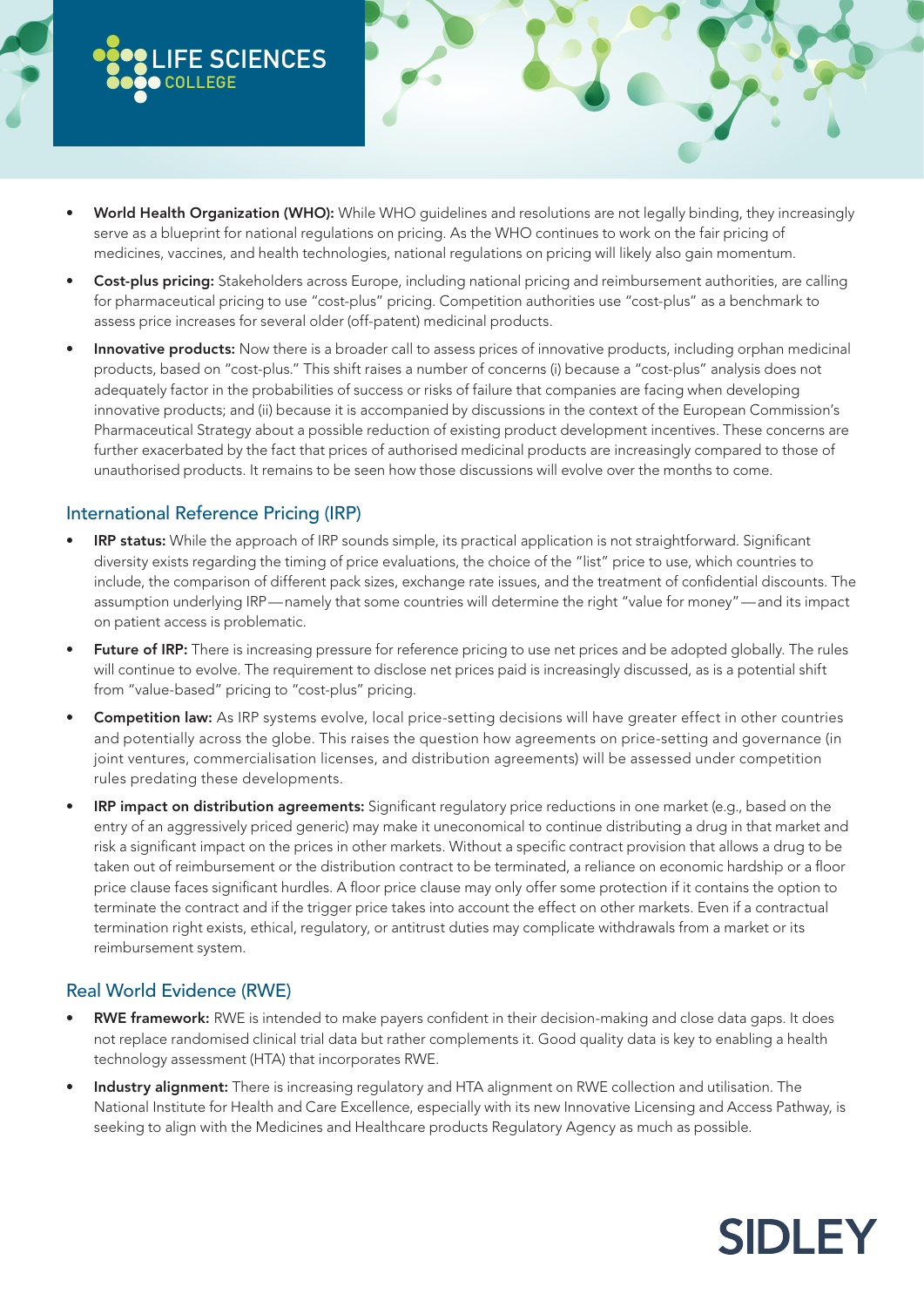- Federated data sets: A number of initiatives at the European and international level are aimed at creating federated data sets to achieve better coherence and international collaboration in the space of real-world data sharing.
- Digital health: Authorities are now embracing the promise of digital health tools—such as apps and wearables in generating RWE. European-level incentives such as DARWIN and the European Health Data Space will facilitate the proper technical infrastructure and interoperability of data.

## Artificial Intelligence (AI)

**LIFE SCIENCES**

**COLLEGE**

- Commission proposal: The European Commission is scheduled to publish a draft proposal on artificial intelligence in the coming months. It will cover various aspects of AI that are relevant to—and will supplement—sector-specific legislation.
- Current medical devices framework adequate with supplements: Medical Device Regulation (MDR) and In Vitro Diagnostic Regulation (IVDR) are adequate to cover AI and other new technologies. However, further guidance, such as the Medical Devices Coordination Group's guidelines on "Artificial Intelligence under MDR/IVDR framework," whose publication date is unknown, will be needed. The guidance may lend inspiration from the FDA's approach to AI in the healthcare sector.
- Key hurdle: With an adequate regulatory framework, the key hurdle is access to reimbursement for these new technologies. Data shows that healthcare systems can save significant sums by utilizing AI.

#### Schrems II

- **Schrems II:** While awaiting final guidance on Schrems II from the European Data Protection Board (EDPB), in parallel, companies are working through the EDPB's six-step roadmap with a primary focus on transfers previously addressed by Privacy Shield and steps three and four (i.e., assessing third-country laws and supplementary measures).
- Supplementary measures: When considering the supplementary measures in the EDPB's step four, it is important to consider the position both internally and externally—vendors are already starting to indicate some of the supplementary measures they are considering.
- International data transfers: When designing the Schrems II project, make sure to adopt a forward-facing approach to address the EDPB's requirement for reviews and have a compliant process in place to address new international data transfers.

### Post-Brexit: The New Regulatory Legal Framework

- Northern Ireland Protocol: A big industry challenge is the Northern Ireland Protocol and adapting it to comply with two regulatory regimes in one country. To address these concerns, the UK government is engaging with the European Commission on the operation of the protocol. Additionally, British Cabinet Office minister Michael Gove wrote to the European Commission to request a 12-month extension for the phased implementation of medicines regulation in Northern Ireland, which will provide companies with additional time to prepare for the new arrangements, including complying with batch testing and Falsified Medicines Directive requirements.
- Marketing authorisations: Another challenge is understanding how marketing authorisations that have been approved under mutual recognition and decentralised procedures will be dealt with in the UK—since there seems to be a difference in opinion between the UK and the EU.
- National licensing procedures: The pharma industry is particularly excited about the new national licensing procedures in the UK (e.g., rolling review being available more widely, when it was previously restricted to public health emergencies, and the 150-day accelerated assessment procedure, which will speed up the access of a wider range of products to the market). The UK's participation in Project Orbis and the Access Consortium also helps to achieve more alignment and convergence in the requirements and thinking between the different jurisdictions.

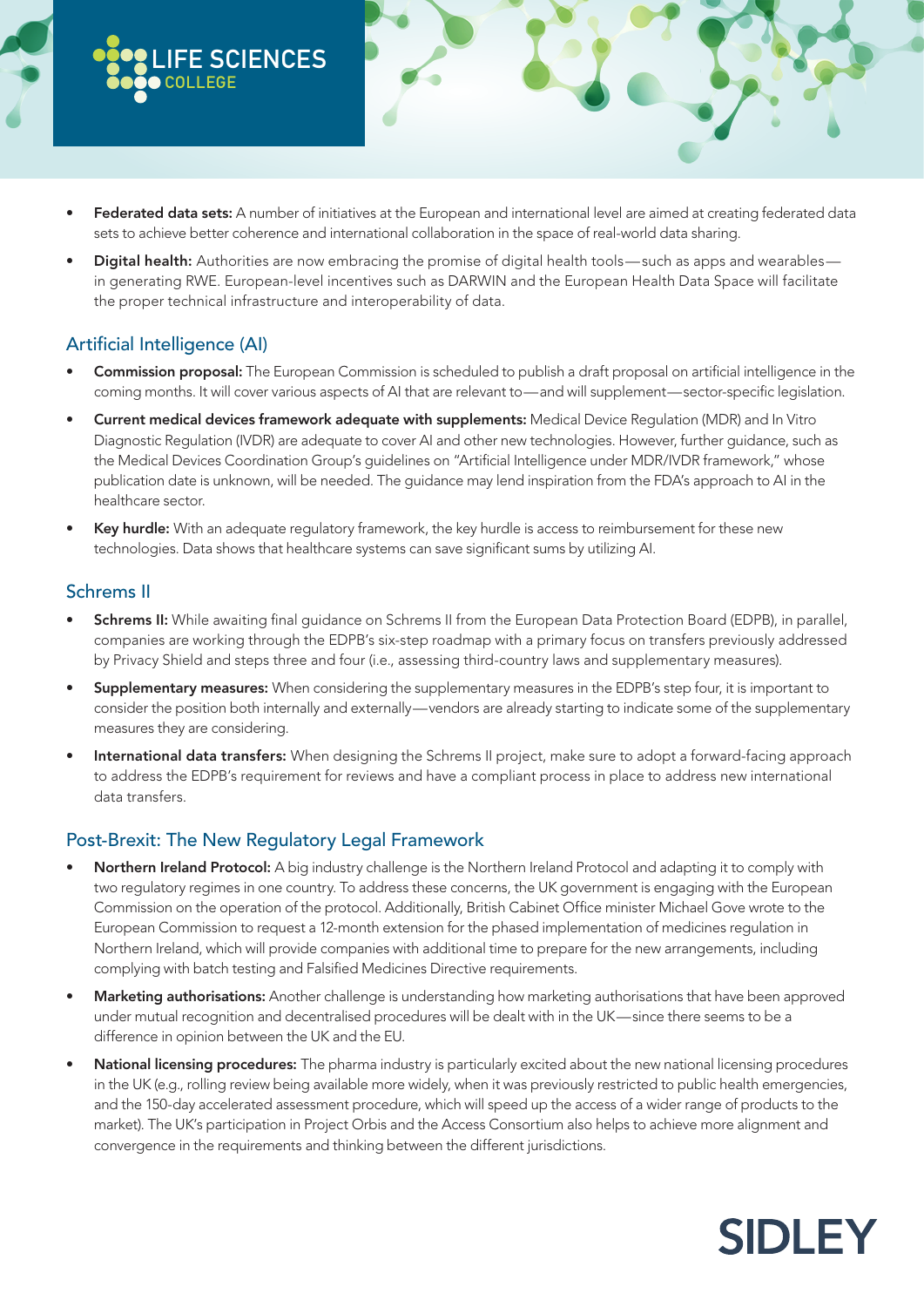

- IP regulatory rights: The EU may reduce the IP regulatory rights protections afforded to pharmaceutical products as the UK continues to maintain a high level of IP protection for innovative products (including IP regulatory rights, such as regulatory data protection or orphan exclusivity).
- Confidentiality: The UK is not planning to change the confidentiality protecting the pricing negotiations between the authorities and the pharma companies.

## Sanctions and Export Controls

- Manufacturing and distribution: The country of origin of certain products, raw materials, or APIs can trigger the application of limitations further down the supply chain and restrict the ability of companies to offer their products to certain parties or in certain countries. Companies need to closely monitor distribution channels in certain regions to ensure that onward sales of their products comply with sanctions and export control laws.
- Nationality issues: It can be challenging for companies to find financial institutions willing to process payments for transactions involving countries targeted by sanctions. In their own organizations, companies need to pay attention to the nationalities of their employees (especially, for dual nationals). Nationality might have broad jurisdictional implications for companies on the ability of some nationals (e.g., U.S., EU, or UK) to hold positions in regions close to or covering sanctioned markets.
- **Business activities:** Acquisitions of new companies should also be reviewed for sanctions and export control risks to mitigate risks of historical liability for the acquirer in case of previous violations. There might be other adverse effects, e.g., on the value of the new company due to loss of future revenue streams in case certain businesses need to be wound down post-closing.
- Compliance program development: To mitigate sanctions and export control risks, life sciences companies are developing compliance programs: stand-alone or integrated with broader compliance programs or codes of conduct. Those sanctions and export control compliance programs generally cover a number of issues, such as due diligence and screening of third parties, export classification of items, specific contractual clauses to address sanctions and export control risks with different third parties, identification of dual nationals in the company, anti-boycott provisions, training of employees and management, etc.

## **Compliance**

- Whistleblower directive: The long-awaited EU Directive on the protection of whistleblowers (Directive) introduces minimum EU-wide standards for the protection of whistleblowers against retaliation, including the requirement that companies put in place safe reporting channels. A wide range of breaches or abuses of EU law are covered under the Directive, e.g., breaches in the area of public procurement, financial services, public health, consumer protection, privacy, data protection and IT security, and EU competition law. If whistleblowers acquire information of such breaches in their work-related context, they have the option to make a report internally (through the company's internal reporting channels), or externally (to the public authorities). Only in limited circumstances can the whistleblowers report to the wider public (e.g., the media) and still maintain legal protection.
- Protection for whistleblowers: The Directive seeks to provide protection to a wide range of reporters, going beyond the traditional employee-employer relationship and covering, amongst others, former employees, selfemployed personnel, trainees, and management, among others. Under the Directive, whistleblowers are provided protection against punishments of retaliation, in all its possible forms, for making a report. For whistleblowers to qualify for such protection, they need to have reasonable grounds to believe that the information reported is true at the time of reporting and falls within the scope of the Directive.